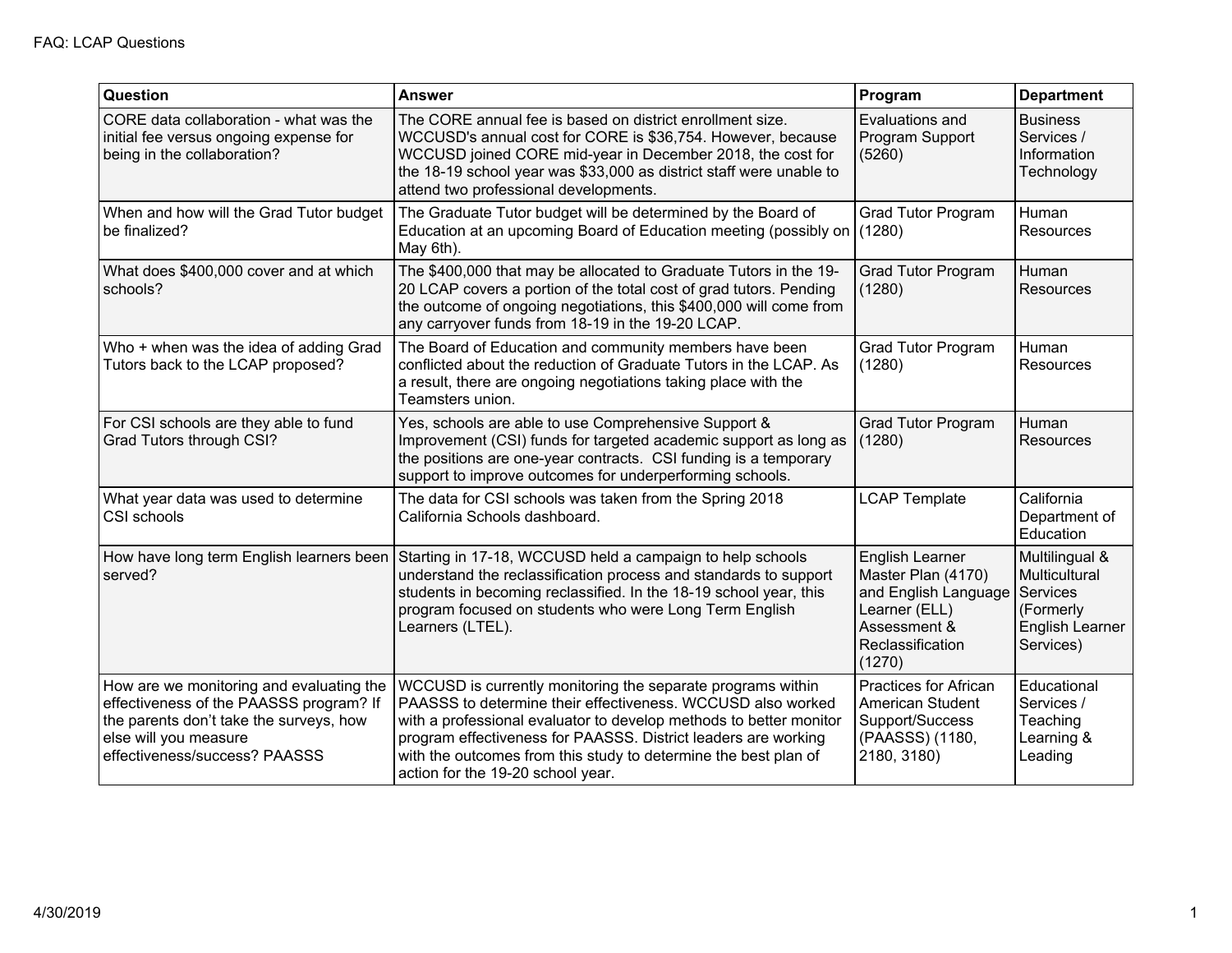| Question                                                                                                                                                                                                                     | <b>Answer</b>                                                                                                                                                                                                                                                                                                                                                                                                                                                                                                                                                                                                                                                                                                                                                                                                                                                                                           | Program                                                                                        | <b>Department</b>                                              |
|------------------------------------------------------------------------------------------------------------------------------------------------------------------------------------------------------------------------------|---------------------------------------------------------------------------------------------------------------------------------------------------------------------------------------------------------------------------------------------------------------------------------------------------------------------------------------------------------------------------------------------------------------------------------------------------------------------------------------------------------------------------------------------------------------------------------------------------------------------------------------------------------------------------------------------------------------------------------------------------------------------------------------------------------------------------------------------------------------------------------------------------------|------------------------------------------------------------------------------------------------|----------------------------------------------------------------|
| Is mafanikio going to be flat-funded?                                                                                                                                                                                        | Funding for the PAASSS student program will not change<br>significantly (more than 1%) in the 19-20 year.                                                                                                                                                                                                                                                                                                                                                                                                                                                                                                                                                                                                                                                                                                                                                                                               | Practices for African<br>American Student<br>Support/Success<br>(PAASSS) (1180,<br>2180, 3180) | Educational<br>Services /<br>Teaching<br>Learning &<br>Leading |
| How is parent university impacting the<br>African American population?                                                                                                                                                       | While Parent University is open to all parents, there has been a<br>need identified to better serve African American parents. The<br>Community Engagement Department is currently developing a plan<br>for the 19-20 year that includes Parent University targeted to<br>African American parents.                                                                                                                                                                                                                                                                                                                                                                                                                                                                                                                                                                                                      | Parent University and<br>Volunteer Support<br>(3120)                                           | Community<br>Engagement                                        |
| 3B were volunteers tracked? Did they<br>actually volunteer? (measures-3B)                                                                                                                                                    | WCCUSD tracks volunteer placement only (what school they are<br>linked to). WCCUSD does not track individual volunteer efforts and<br>the number of hours volunteers spend at school sites.                                                                                                                                                                                                                                                                                                                                                                                                                                                                                                                                                                                                                                                                                                             | Parent University and<br>Volunteer Support<br>(3120)                                           | Community<br>Engagement                                        |
| What is the number of unduplicated SPED<br>students?                                                                                                                                                                         | 77% of students identified with a disability and assigned an<br>Individual Educational Plan (IEP) are low income; 44% are English<br>learners.                                                                                                                                                                                                                                                                                                                                                                                                                                                                                                                                                                                                                                                                                                                                                          | <b>Special Education</b><br>(4260, 6250)                                                       | <b>SPED</b>                                                    |
| Increase of \$5M., what's the calculation<br>being used to effectively ensure teachers<br>hired or increase salary will be used to<br>benefit and serve our High Needs<br>Students (EL, LI, FY, HY) Increase! or<br>Improve! | All elementaries and K-8 schools with an enrollment greater than<br>300 students at which more than 97% of students are low income,<br>English learner, and/or foster youth. UPP>97% and Enrollment<br>>300                                                                                                                                                                                                                                                                                                                                                                                                                                                                                                                                                                                                                                                                                             | <b>Teacher Salary</b><br>Increases (2312)                                                      | Human<br>Resources                                             |
| 2.1 How do you substantiate the increased<br>investment from LCAP budget? What<br>assurance can be given that unduplicated<br>students will benefit?                                                                         | Teacher Salary Increases in the LCAP are only supporting<br>increases at schools where more than 97% of students are<br>classified as low income, English learner, or foster youth becuase<br>these schools face the biggest challenges in recruiting and<br>retaining teachers. This is especially true in the Kennedy family of<br>schools. The focus on recruitment and retention is already showing<br>positive outcomes. While the 5 year teacher retention rate has<br>decreased, the number of teachers new to WCCUSD continuing<br>with the district has increased. In 2017-18, WCCUSD hired 220<br>teachers. In 2018-19, the anticipated need is 180. This positive<br>trend is reflected in the Kennedy family of schools as well: In 2017-<br>18, WCCUSD hired 68 Kennedy teachers. In 2018-19, the<br>anticipated need is 50. Note: district enrollment has not decreased<br>significantly. | <b>Teacher Salary</b><br>Increases (2312)                                                      | Human<br>Resources                                             |
| How many students took the youth truth<br>survey and who choose these tailored<br>questions?                                                                                                                                 | A total of 15,172 students in grades 3-12 took the survey. The<br>custom questions were selected by three different groups. 1) Bay<br>Youth Truth initiative, 2) Local Initiative (Richmond Community<br>Foundation) and the 3) The WCCUSD Youth Commission.                                                                                                                                                                                                                                                                                                                                                                                                                                                                                                                                                                                                                                            | Data question                                                                                  | Assessment                                                     |